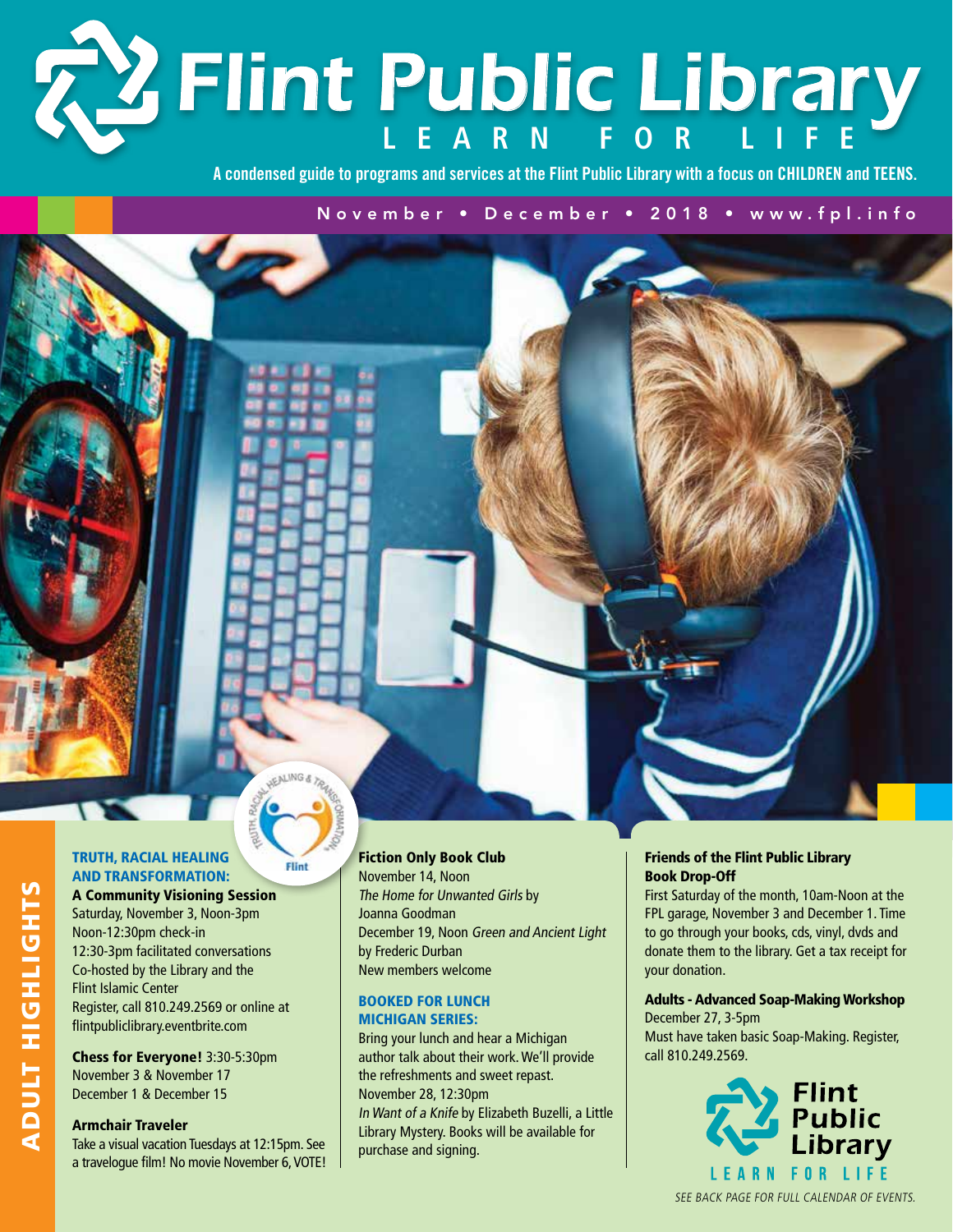## Parent Storytime (Ages 2-3) Rhymes & Reading: Child and

**Tuesdays, November 6, 13, 20, 27, December 11 and 18, 6:30-7:30pm.** No meeting December 4, join us for Holiday Walk

Based on the "Every Child Ready to Read" five practices – Talking  $\star$  Singing  $\star$  Reading  $\star$  Writing  $\star$  Playing children, ages 2-3 with their parents or caregivers are invited to participate in this story time that highlights pre-reading skills while having fun with books, finger plays and being introduced to yoga stretches. Toddlers may attend in their pajamas.

## Super Saturday Story Time

**Saturdays (6 weeks),1pm** (NO PROGRAM November 24) A traditional story time for the family with an emphasis on helping children build reading skills.



| <b>DATE</b>        | <b>THEME</b>                                            |
|--------------------|---------------------------------------------------------|
| <b>November 3</b>  | World Kindness/Veteran's Day                            |
| November 10        | Tap and Tell, World Science Day and Tell-A-Tail         |
| <b>November 17</b> | Thanksgiving                                            |
| <b>November 24</b> | <b>LIBRARY CLOSED</b>                                   |
| <b>December 1</b>  | Polar Express with Handsome Harry and cookie decorating |
| <b>December 8</b>  | Tap and Tell Hanukkah/Brownie Day and Tell-A-Tail       |
| <b>December 15</b> | <b>December Holidays</b>                                |
|                    |                                                         |

#### Register, call 810.249.2170.



### Polar Express **Extravaganza: Saturday, December 1**

**1pm:** Hear the story with Handsome Harry the Conductor **1:30-2:30:** Decorate Cookies and Holiday Crafts **2:30-4:10:** See the movie Polar Express **4:10-5pm:** Visit with Santa and choose a book

# Family **MOVIES**



**November 17,** Christopher Robin, **1-3pm December 1,** Polar Express, **2:30-4:10pm** and afterwards enjoy a visit with Santa *Movies sponsored by a grant from*  **UnitedHealthcare** 

# **SENSORY EXPLORATION FOR AGE** LITTLE<br>EXPLORERS:

**Saturday, November 17, December 15, Noon-1pm** Come get messy with us as we explore our five senses! We will have a variety of sensory stations with activities such as sand, water balls, play-doh, and more! Dress accordingly, as clothes may get dirty. This is a

program for young children, 1-4yrs., with parental supervision. We will also offer a baby-centered play area with age appropriate baby toys and activities.



#### Deep Fried Pickle Project SATURDAY, December 15

**1-1:45pm:** Make your own instrument (Children must be accompanied by adult or caregiver). Register, call 810.249.2569.

### **2-3pm: Family Concert, (no registration required)**

Enjoy Hokum, Honkytonk and Space Sushi all rolled up into one. From the great Depression to the Great Recession, the Pickles' music runs the gamut of "ole timey" styles.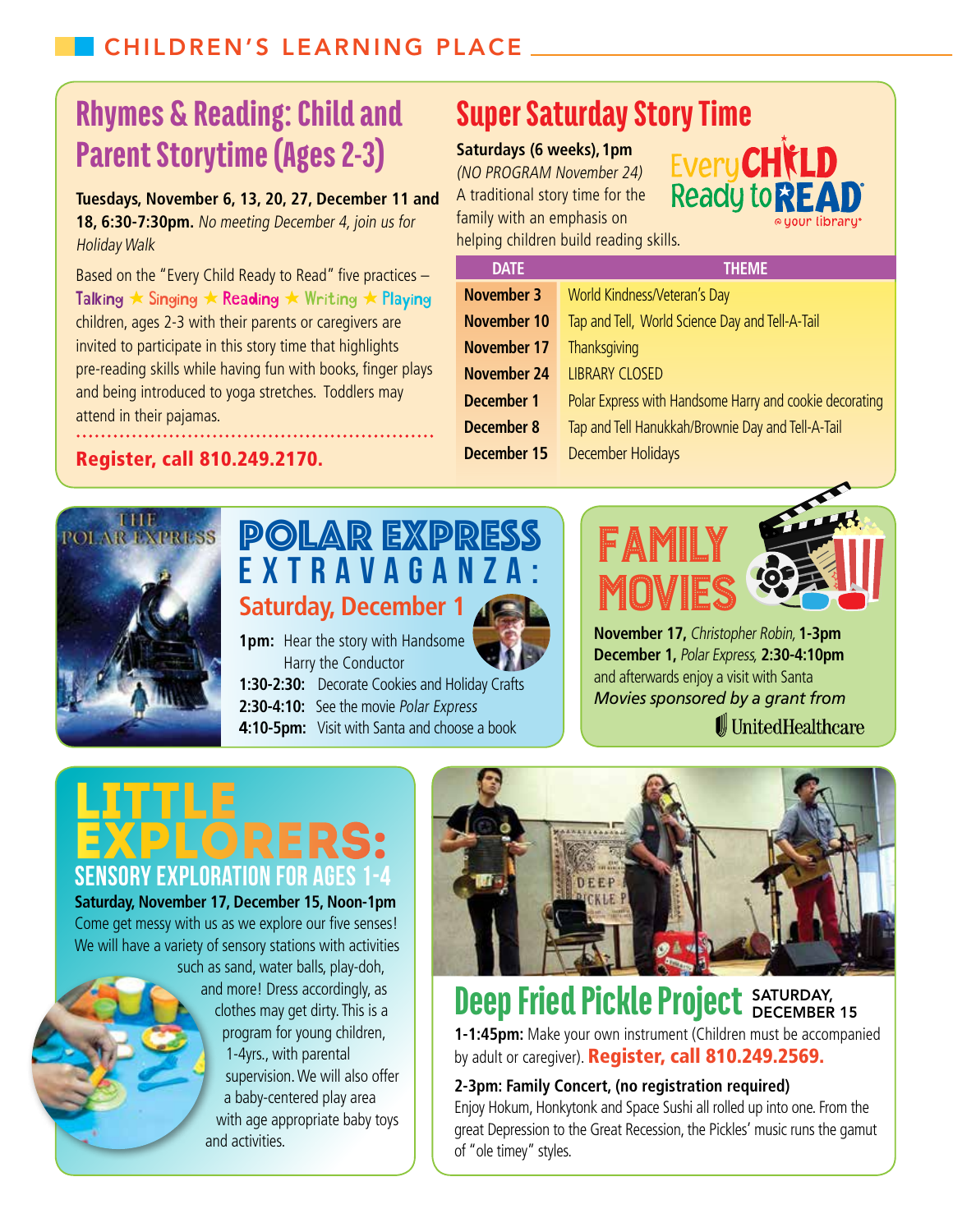### TeenZone

### Teen Writers Workshop

**(ages 11-17) Tuesdays, November 13 and 27, 4:30-6pm** Connect with fellow writers and develop your creative writing talents.



### Flint Youth Film Festival's Teen Filmmaking Workshops

#### **(Grades 8-12)**

**Thursdays in November, 1, 8, 4-5:30pm** Join experts from the film making craft as you learn the ins and outs of making films! **November 1:** Sound & Lighting **November 8:** Editing *No registration required.*



# **EStudiOH** learn • create • make @ FPL

### TECH StudiOH! Open House

**Saturday, November 17, 3:30-5pm Thursday, December 27, 3:30-5pm Friday, December 28, 3:30-5pm**



Drop-in and see what's happening in the TECHStudiOH! Try some digital activities such as video game design and 3D printing and find out about upcoming programs.

## Hour of Code

#### **Saturday, December 8, 3:30-5pm**



Students and families welcome! Want to create the next great web site. app or video game? Get help writing your first lines of computer code and try out your game or app. No registration required.

### Saturdays with Steve – Minecraft @ FPL: Saturday

**November 3 and 10 and December 1 and 15, 3:30-5pm** Meet up with fellow Minecraft players to build and survive in

unique and exciting worlds. Different challenges each time to help strengthen your skills. New players welcome! Register, call 810.249.2569. (Ages 10+)



TUESDAY, DECEMBER 4, 5:30-8pm For the entire family

**The Flint Cultural Center Presents** 

The Flint Public Library presents a variety of activities for visitors wandering the Flint Cultural Center Campus during this magical evening when all venues are open and free to the public. The fun begins with the tree lighting at 5:15pm in front of The Whiting. Food trucks will be in the Whiting lot too. Visit the Whaley Historical House tent on the Library lawn.

#### The Library's Holiday Walk Schedule:

| THE LIBRARY'S HOLIDAY WALK SCHEDULE: |                                                                     |  |
|--------------------------------------|---------------------------------------------------------------------|--|
| $5:30 - 7:30$ pm                     | Children's Craft while supplies last<br>"Candy Cane Bead Ornament"  |  |
| $5:30 - 7:30$ pm                     | Refreshments provided by the Friends of<br>the Flint Public Library |  |
| $5:30 - 5:55$ pm                     | Ringspiration Bell Choir                                            |  |
| $6:00 - 6:25$ pm                     | Amazing Clark: Punch and Judy Show                                  |  |
| $6:30 - 7:00$ pm                     | Meet the Grinch Who Stole Christmas                                 |  |
| $7:05 - 7:30$ pm                     | Ringspiration Bell Choir                                            |  |
| $7:35 - 7:55$ pm                     | Amazing Clark: Punch and Judy show                                  |  |



### **Movie MonstersInc., Followed by Drop-in Crafts** WEDNESDAY, DECEMBER 26, 2PI

*Movie sponsored by UnitedHealthcare*



### **Drummunity: Drumming activity for the Whole Family, Drums Provided** Thursday, December 27, 2pm

**VENS PUPPETS: Wizard** *of* **Oz** Friday, December 28, 2pm